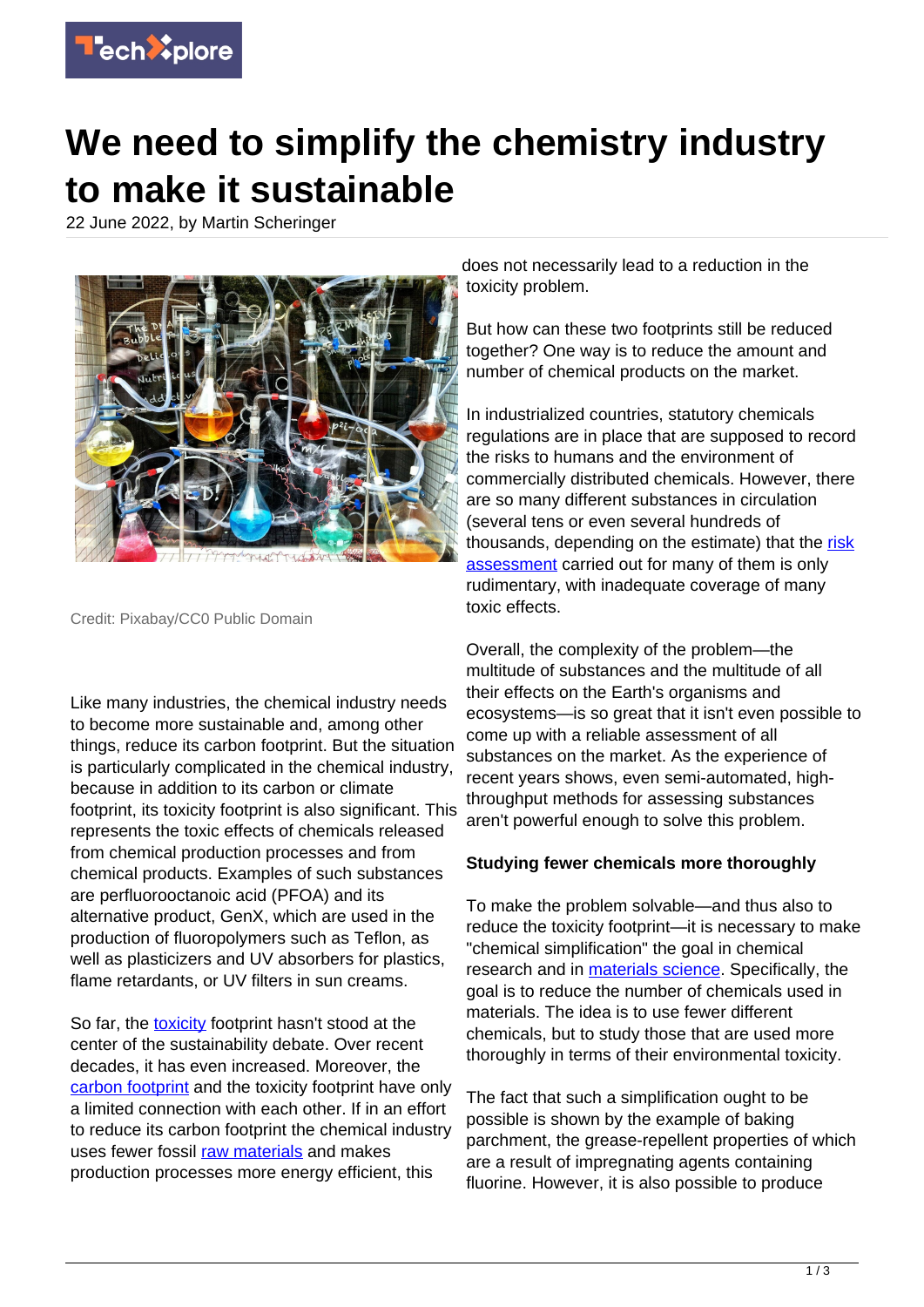

greaseproof paper simply by virtue of how the wood circular economy, Science (2020). [DOI:](https://dx.doi.org/10.1126/science.aba4979) is ground in the paper mill and broken down for papermaking, i.e. without any added greaseproofing chemicals. [10.1126/science.aba4979](https://dx.doi.org/10.1126/science.aba4979)

## **Not hostile to innovation**

Provided by ETH Zurich

From the chemical industry's point of view, any move to abandon a wide range of materials and products could be perceived as hostile to innovation. However, a more comprehensive view shows that this is actually not the case. Chemical simplification isn't possible without extensive innovation in product design and corresponding research and development. It makes the economy and society more "chemical-efficient" and meets a social and economic need: new, chemically simpler materials and products can be protected by patents and thus also generate additional economic value.

Many suppliers of consumer products have made it their goal to offer low- or zero-pollutant products—and they are willing to change their production accordingly. Thus, [chemical](https://techxplore.com/tags/chemical/) simplification offers a promising way to simultaneously reduce the [chemical industry](https://techxplore.com/tags/chemical+industry/)'s toxicity and climate footprint.

 **More information:** Emily S Bernhardt et al, Synthetic chemicals as agents of global change, Frontiers in Ecology and the Environment (2017). [DOI: 10.1002/fee.1450](https://dx.doi.org/10.1002/fee.1450)

Ralf Schulz et al, Applied pesticide toxicity shifts toward plants and invertebrates, even in GM crops, Science (2021). [DOI: 10.1126/science.abe1148](https://dx.doi.org/10.1126/science.abe1148)

Zhanyun Wang et al, Toward a Global Understanding of Chemical Pollution: A First Comprehensive Analysis of National and Regional Chemical Inventories, Environmental Science & Technology (2020). [DOI: 10.1021/acs.est.9b06379](https://dx.doi.org/10.1021/acs.est.9b06379)

Kathrin Fenner et al, The Need for Chemical Simplification As a Logical Consequence of Ever-Increasing Chemical Pollution, Environmental Science & Technology (2021). [DOI:](https://dx.doi.org/10.1021/acs.est.1c04903) [10.1021/acs.est.1c04903](https://dx.doi.org/10.1021/acs.est.1c04903)

Klaus Kümmerer et al, Rethinking chemistry for a